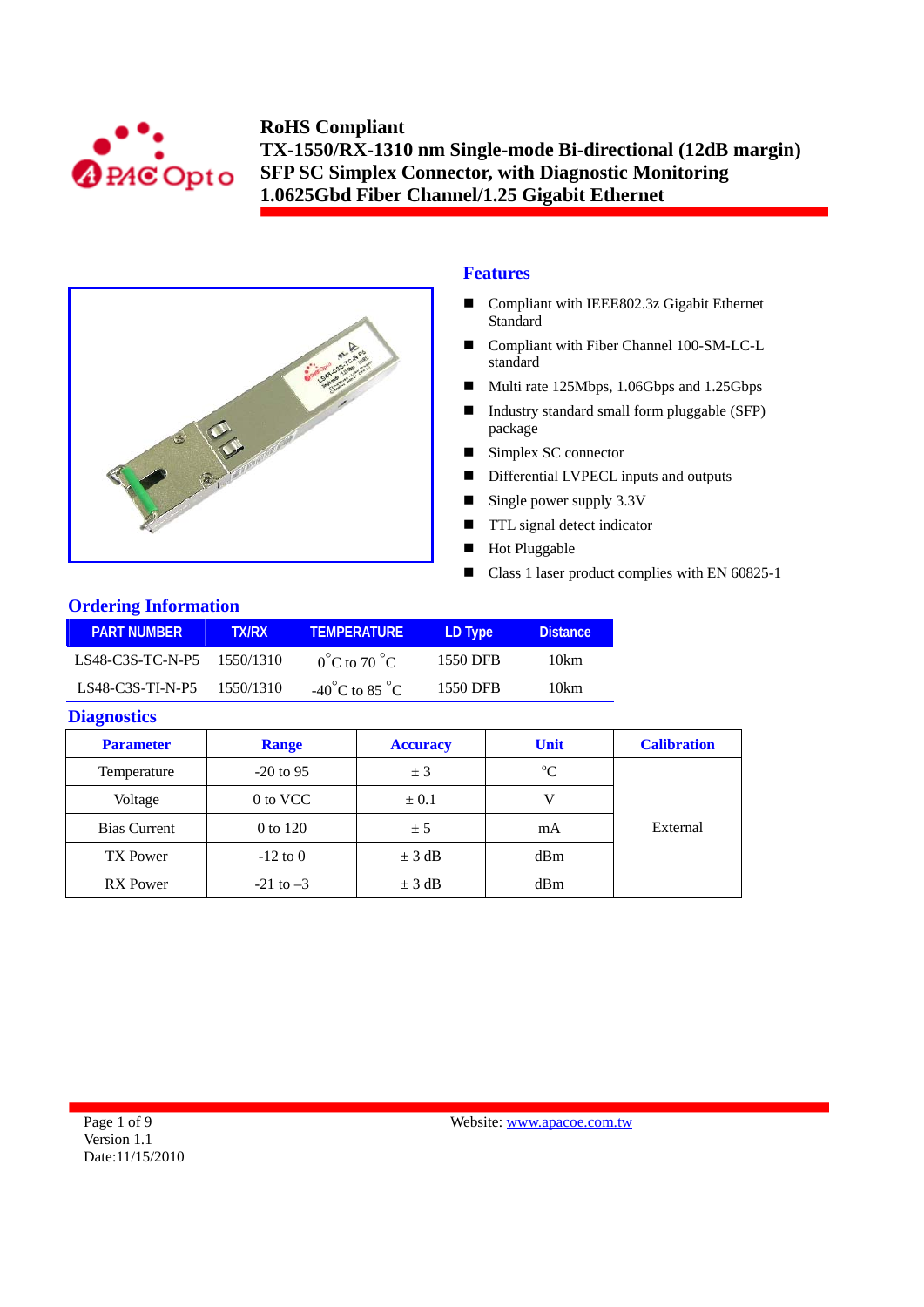

## **Absolute Maximum Ratings**

| <b>PARAMETER</b>         | <b>SYMBOL</b>  | <b>MIN</b> | <b>MAX</b> | <b>UNITS</b> | <b>NOTE</b> |
|--------------------------|----------------|------------|------------|--------------|-------------|
| Storage Temperature      | $T_S$          | $-40$      | 85         | $^{\circ}C$  |             |
| Supply Voltage           | Vcc            | $-0.5$     | 4.0        | V            |             |
| Input Voltage            | $V_{I\!N}$     | $-0.5$     | Vcc        | V            |             |
|                          | I <sub>o</sub> | $- - -$    | 50         | mA           |             |
| <b>Operating Current</b> | $I_{OP}$       | ---        | 400        | mA           |             |
| <b>Output Current</b>    |                |            |            |              |             |

# **Recommended Operating Conditions**

| <b>PARAMETER</b>                  | <b>SYMBOL</b>     | <b>MIN</b> | <b>MAX</b> | <b>UNITS</b> | <b>NOTE</b>        |
|-----------------------------------|-------------------|------------|------------|--------------|--------------------|
|                                   |                   |            | 70         | $\circ$      | $LS48-C3S-TC-N-P5$ |
| <b>Case Operating Temperature</b> | $T_{C}$           | $-40$      | 85         |              | $LS48-C3S-TI-N-P5$ |
| <b>Supply Voltage</b>             | Vcc               | 3.1        | 3.5        |              |                    |
| <b>Supply Current</b>             | $I_{TX} + I_{RX}$ | $---$      | 300        | mA           |                    |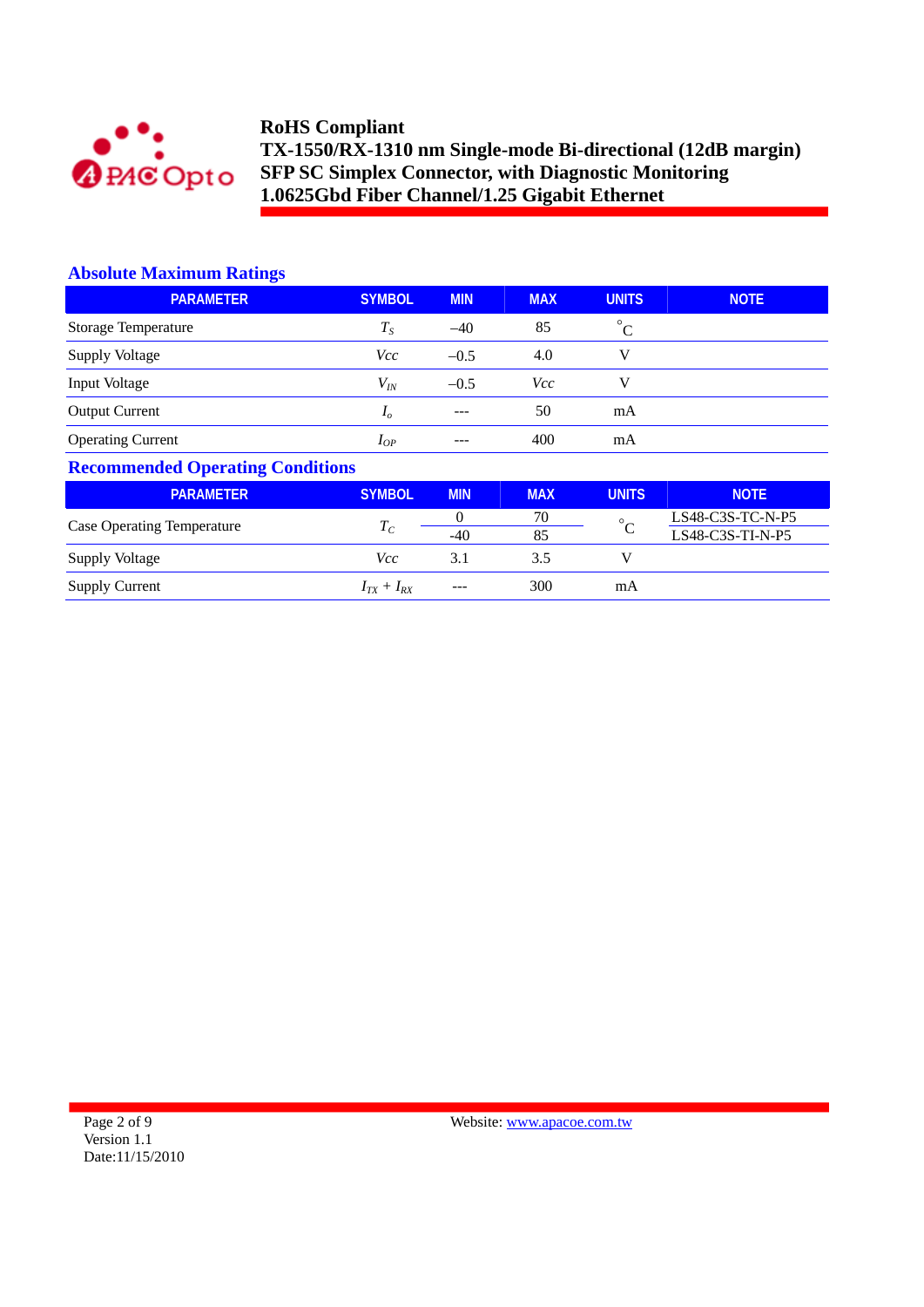

## **Transmitter Electro-optical Characteristics**

# *Vcc* = 3.1 V to 3.5 V,  $T_c = 0^\circ \text{C}$  to 70  $^{\circ} \text{C}$  (-40  $^{\circ} \text{C}$  to 85  $^{\circ} \text{C}$ )

| $\sqrt{2}$<br>- 0 0 00 1 0 0 1<br><b>PARAMETER</b>   | <b>SYMBOL</b>                         | <b>MIN</b> | TYP. | <b>MAX</b>                | <b>UNITS</b> | <b>NOTE</b> |
|------------------------------------------------------|---------------------------------------|------------|------|---------------------------|--------------|-------------|
| <b>Output Optical Power</b><br>$9/125 \ \mu m$ fiber | $P_{out}$                             | $-9$       |      | $-3$                      | dBm          | Average     |
| <b>Extinction Ratio</b>                              | ER                                    | 9          | ---  |                           | dB           |             |
| Center Wavelength                                    | $\lambda_C$                           | 1530       | 1550 | 1570                      | nm           |             |
| Spectral Width (-20dB)                               | $\Delta \lambda$                      | ---        | ---  | 1                         | nm           |             |
| Side Mode Suppression Ratio                          | SMSR                                  | 30         | ---  | ---                       | dB           |             |
| Rise/Fall Time, (20-80%)                             | $T_{r,f}$                             | ---        | ---  | 260                       | ps           |             |
| <b>Relative Intensity Noise</b>                      | <b>RIN</b>                            |            |      | $-120$                    | dB/Hz        |             |
| <b>Total Jitter</b>                                  | ТJ                                    |            |      | 227                       | ps           |             |
| Output Eye                                           |                                       |            |      | Compliant with IEEE802.3z |              |             |
| Max. $P_{out}$ TX-DISABLE Asserted                   | $P_{OFF}$                             | ---        | ---  | $-45$                     | dBm          |             |
| Differential Input Voltage                           | $V_{\text{DIFF}}$                     | 0.4        | ---  | 2.0                       | V            |             |
| <b>Transmit Fault Output-Low</b>                     | $TX$ <sub>_FAULT<sub>L</sub></sub>    | 0.0        | ---  | 0.5                       | V            |             |
| <b>Transmit Fault Output-High</b>                    | $TX$ <sub>_FAULT<math>_H</math></sub> | 2.4        | ---  | $V_{CC}$                  | V            |             |
| Time to initialize, include reset of<br>TX_FAULT     | $t$ _init                             | ---        |      | 300                       | ms           |             |
| TX_FAULT from fault to assertion                     | t fault                               | ---        | ---  | 100                       | $\mu$ s      |             |
| TX_DISABLE time to start reset                       | t reset                               | 10         | ---  | ---                       | $\mu$ s      |             |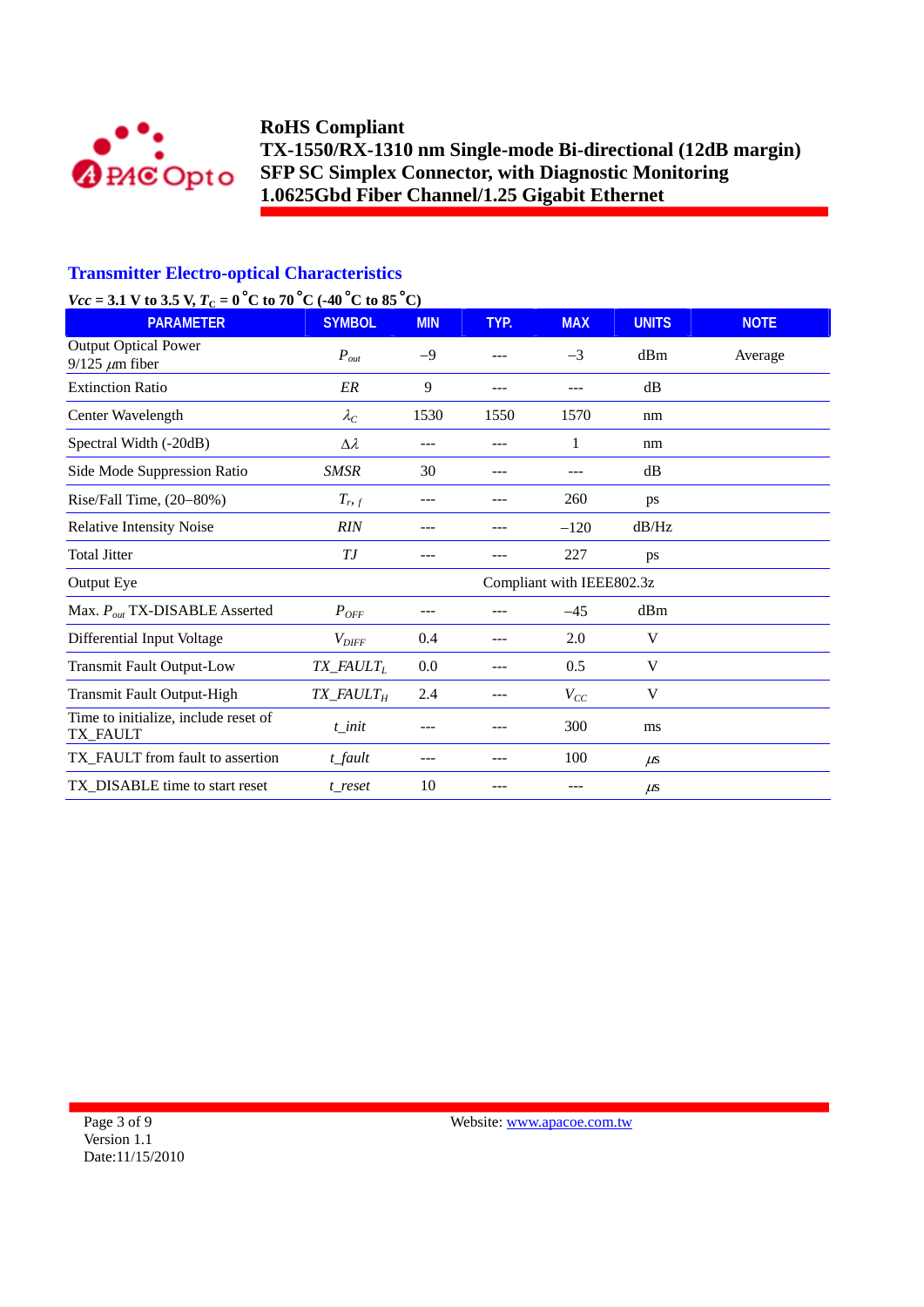

## **Receiver Electro-optical Characteristics**

# *Vcc* = 3.1 V to 3.5 V,  $T_c = 0^\circ$ C to 70 °C (-40 °C to 85 °C)

| <b>PARAMETER</b>                               | <b>SYMBOL</b>     | <b>MIN</b>     | TYP. | <b>MAX</b> | <b>UNITS</b> | <b>NOTE</b>                |
|------------------------------------------------|-------------------|----------------|------|------------|--------------|----------------------------|
| <b>Optical Input Power-maximum</b>             | $P_{I\!N}$        | $-3$           | ---  |            | dBm          | $BER < 10^{-12}$           |
| RX Sensitivity @GbE                            | $P_{IN}$          | ---            | ---  | $-21$      | dBm          | PRBS7, BER < $10^{-12}$    |
| RX Sensitivity @1x FC                          | $P_{IN}$          | ---            | ---  | $-21$      | dBm          | PRBS7, BER < $10^{-12}$    |
| RX Sensitivity @125Mbps                        | $P_{IN}$          |                |      | $-21$      | dBm          | PRBS7, BER < $10^{-10}$    |
| <b>Operating Center Wavelength</b>             | $\lambda_C$       | 1260           | ---  | 1360       | nm           |                            |
| <b>Optical Return Loss</b>                     | ORL               | 14             | ---  | ---        | dB           | $\lambda = 1260 - 1360$ nm |
| Optical isolation                              | <b>ISO</b>        | ---            | ---  | $-45$      | dB           | $\lambda = 1480 - 1600$ nm |
| <b>Signal Detect-Asserted</b>                  | $P_A$             | ---            |      | $-21$      | dBm          |                            |
| <b>Signal Detect-Deasserted</b>                | $P_D$             | $-35$          | ---  | ---        | dBm          |                            |
| Differential Output Voltage                    | $V_{\text{DIFF}}$ | 0.5            |      | 1.2        | V            |                            |
| Data Output Rise, Fall Time<br>$(20 - 80\%)$   | $T$ r, f          |                |      | 0.35       | ns           |                            |
| Receiver Loss of Signal Output<br>Voltage-Low  | $RX\_LOS_L$       | $\overline{0}$ |      | 0.5        | V            |                            |
| Receiver Loss of Signal Output<br>Voltage-High | $RX\_LOS_H$       | 2.4            |      | $V_{CC}$   | V            |                            |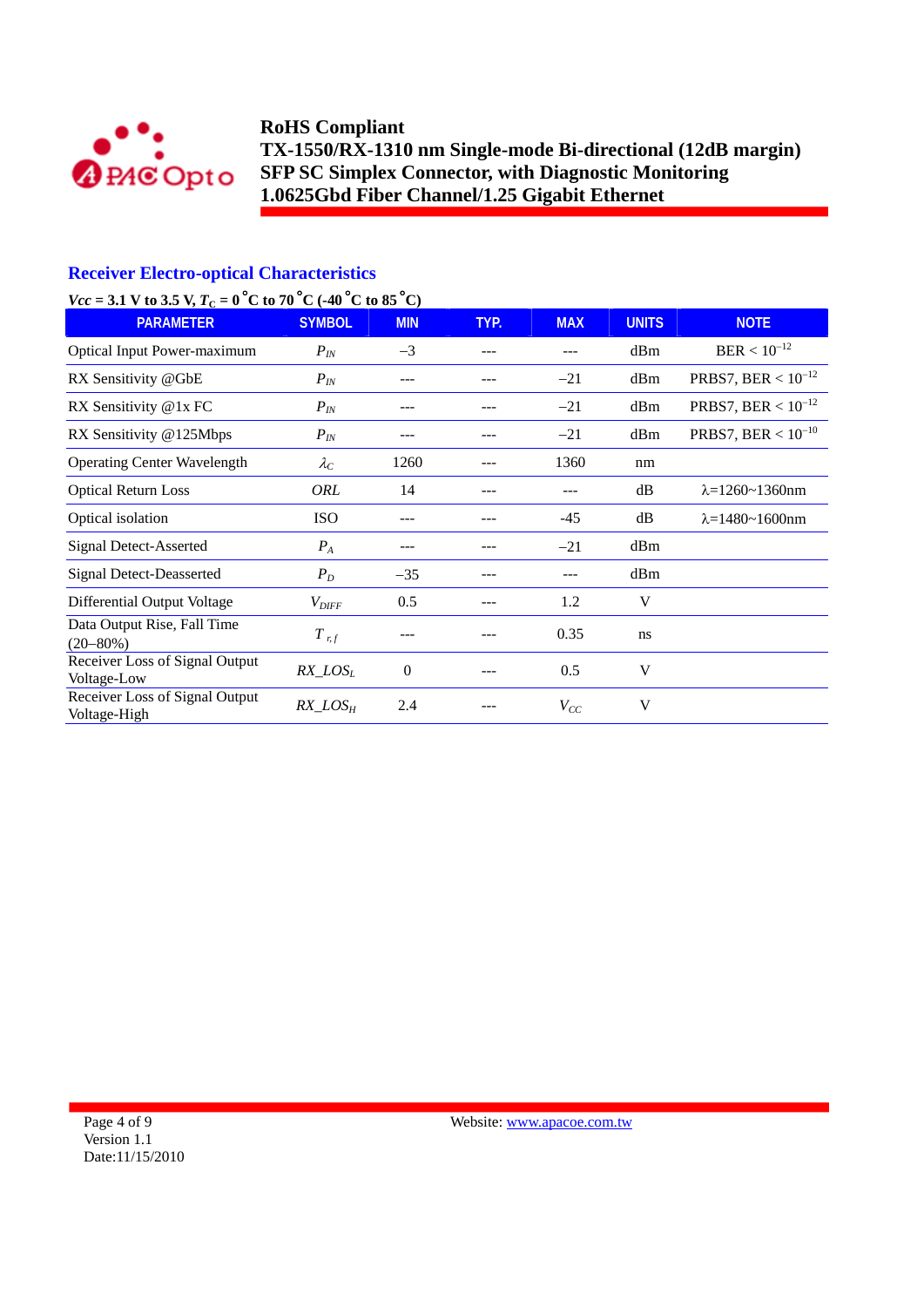

## **Block Diagram of Transceiver**



#### **Transmitter and Receiver Optical Sub-assembly Section**

A 1550 nm InGaAsP laser and an InGaAs PIN photodiode integrate with an WDM filter to form a bi-directional single fiber optical subassembly (OSA). The laser of OSA is driven by a LD driver IC which converts differential input LVPECL logic signals into an analog laser driving current. And, The photodiode of OSA is connected to a circuit providing post-amplification quantization, and optical signal detection.

#### **TX\_FAULT**

When sensing an improper power level in the laser driver, the SFP set this signal high and turns off the Laser. TX\_FAULT can be reset with the TX\_DISABLE line. The signal is in TTL level.

#### **TX\_DISABLE**

The TX\_DISABLE signal is high (TTL logic "1") to turn off the laser output.

#### **Receive Loss (RX\_LOS)**

The RX\_LOS is high (logic "1") when there is no incoming light from the companion transceiver. This signal is normally used by the system for the diagnostic purpose. The signal is operated in TTL level.

Page 5 of 9 Version 1.1 Date:11/15/2010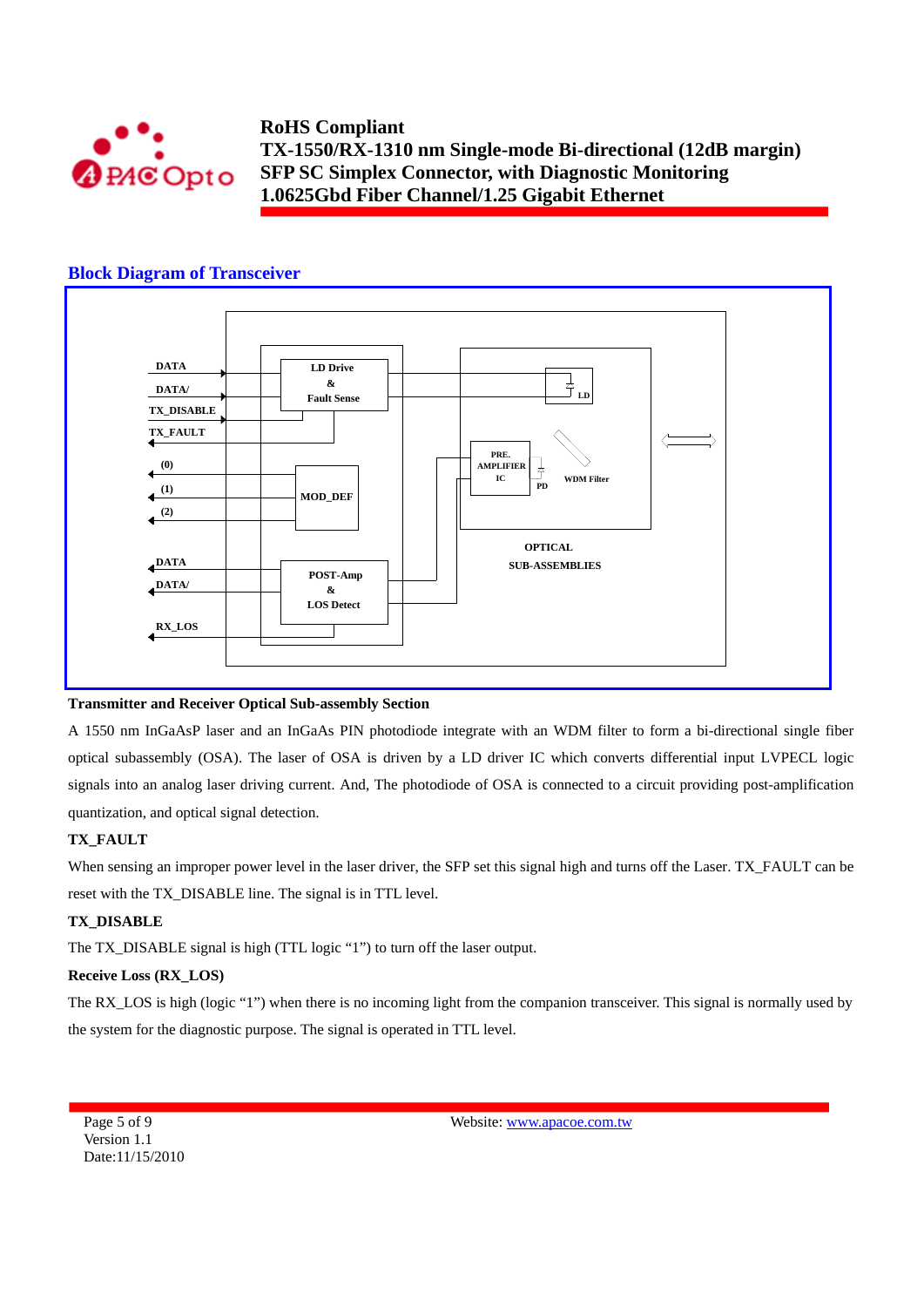

**Dimensions**   $\overline{\oplus}$  $13.40$  $13.70$ 14.00 Æ  $20.00$  $0.85$  $8.55_{-1.0}76 \pm 0.4$  $\overline{\mathbb{C}}$  $14.70 \pm 0.30$  $2.45 \pm 0.30$  $\Box$  $7.47$  $\mathbb{H}$ 45.00  $2.40$ 67.60 68.80  $\overline{\circ}$  $\overline{\circ}$  $\circ$ **Normal** a<br>T Ô  $\circ$  $\circ$ **DIMENSIONS ARE IN MILLIMETERS**ALL DIMENSIONS ARE ±0.2mm UNLESS OTHERWISE SPECIFIED

Page 6 of 9 Version 1.1 Date:11/15/2010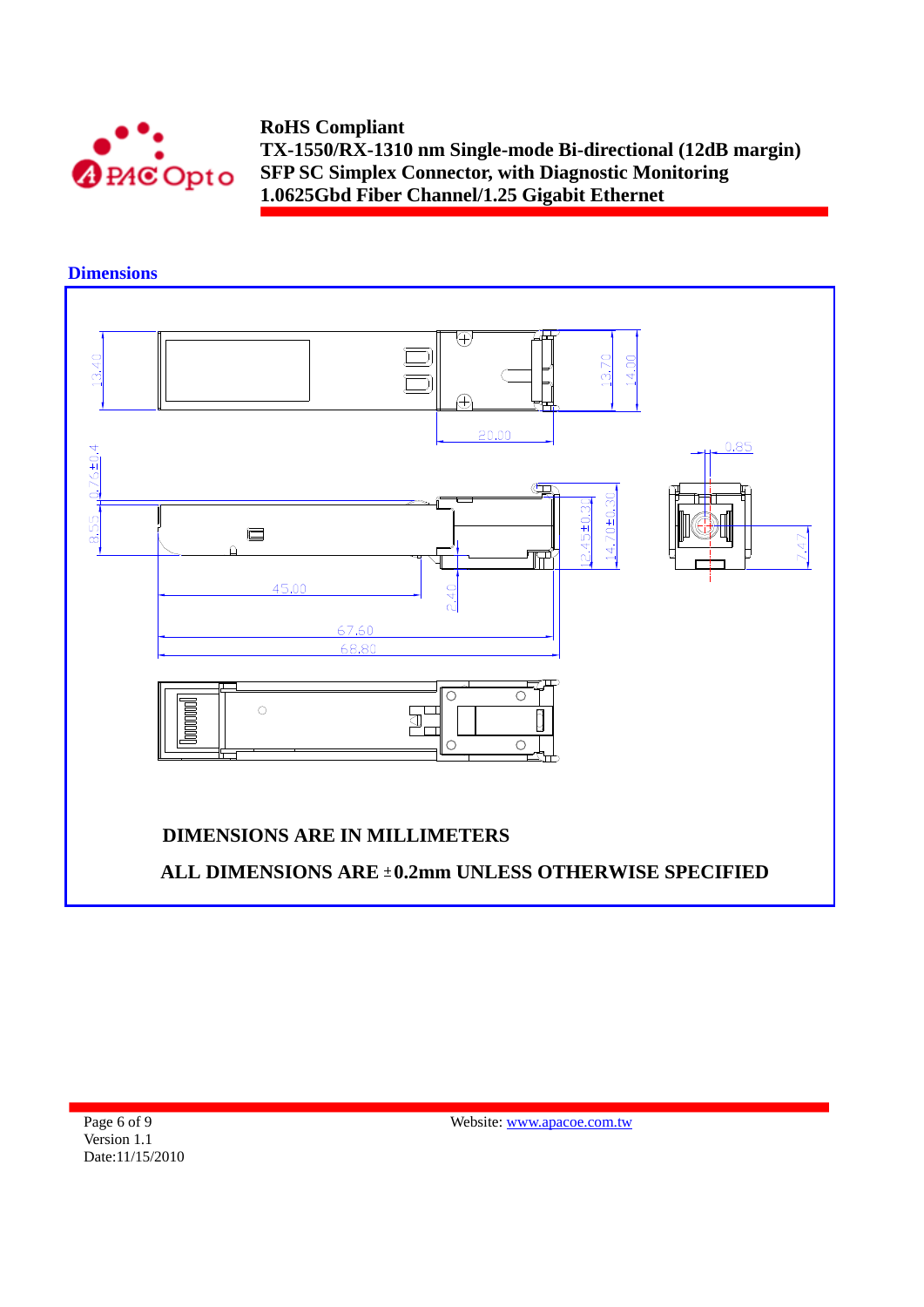

## **SFP host board mechanical layout**



Page 7 of 9 Version 1.1 Date:11/15/2010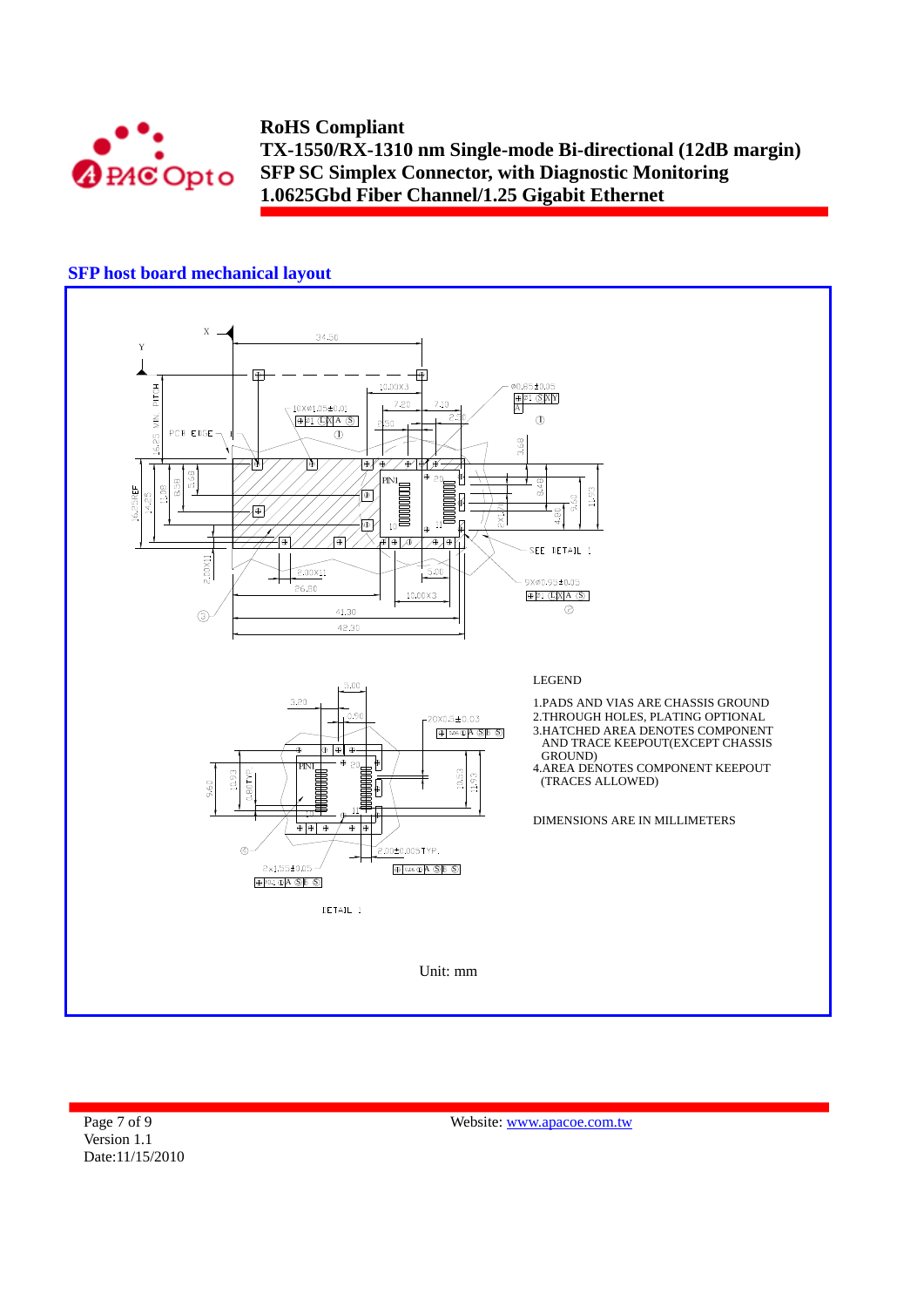

## **Pin Assignment**

## Pin-Out



| Pin | <b>Signal Name</b>      | <b>Description</b>                                |
|-----|-------------------------|---------------------------------------------------|
| 1   | $T_{GND}$               | <b>Transmit Ground</b>                            |
| 2   | TX_FAULT                | <b>Transmit Fault</b>                             |
| 3   | TX_DISABLE              | <b>Transmit Disable</b>                           |
| 4   | $MOD_$ DEF(2)           | SDA Serial Data Signal                            |
| 5   | $MOD_$ <i>DEF</i> $(1)$ | <b>SCL Serial Clock Signal</b>                    |
| 6   | $MOD_$ $DEF (0)$        | <b>TTL</b> Low                                    |
| 7   | <b>RATE SELECT</b>      | Open Circuit                                      |
| 8   | RX_LOS                  | Receiver Loss of Signal, TTL High, open collector |
| 9   | $R_{GND}$               | Receiver Ground                                   |
| 10  | $R_{GND}$               | Receiver Ground                                   |
| 11  | $R_{GND}$               | Receiver Ground                                   |
| 12  | $RX-$                   | Receive Data Bar, Differential PECL, ac coupled   |
| 13  | $RX+$                   | Receive Data, Differential PECL, ac coupled       |
| 14  | $R_{GND}$               | Receiver Ground                                   |
| 15  | $V_{CCR}$               | <b>Receiver Power Supply</b>                      |
| 16  | $V_{CCT}$               | <b>Transmitter Power Supply</b>                   |
| 17  | $T_{GND}$               | <b>Transmitter Ground</b>                         |
| 18  | $TX+$                   | Transmit Data, Differential PCEL, ac coupled      |
| 19  | $TX-$                   | Transmit Data Bar, Differential PCEL, ac coupled  |
| 20  | $T_{GND}$               | <b>Transmitter Ground</b>                         |

Page 8 of 9 Version 1.1 Date:11/15/2010